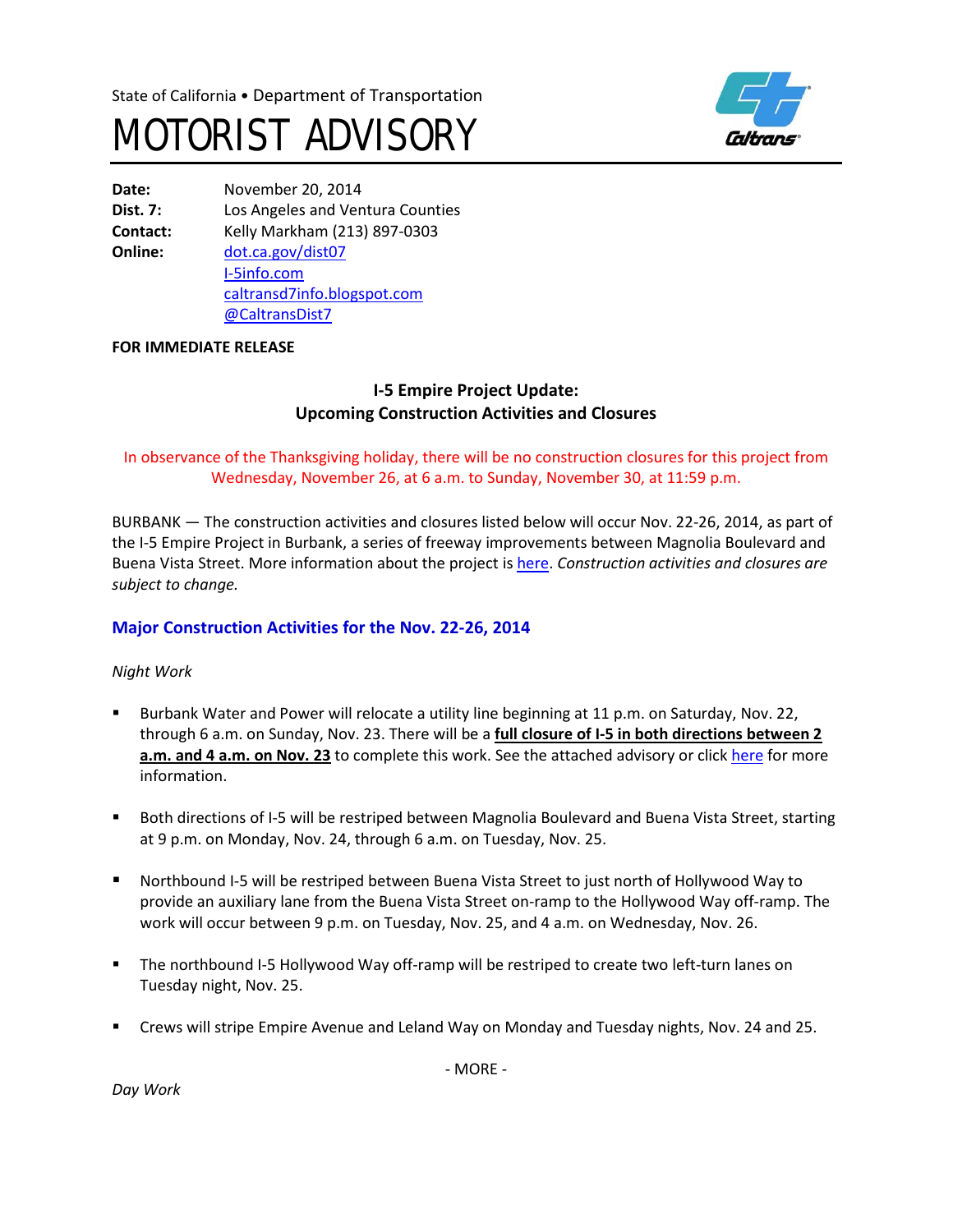**EXTERGHT CHANNEY CHANNEL CAP: Excavation for piles. Concrete removals. Striping.** 

**NOTE:** Leland Way is now a ONE-WAY STREET (temporarily). Motorists may travel in a northerly direction only, as directed by signage. Also, parking restrictions are now in effect. More info is [here.](http://i-5info.com/2014/11/06/leland-way-parking-restrictions-now-in-effect/)

- Retaining wall work near the southbound I-5 Buena Vista Street off-ramp and the southbound I-5 Burbank Boulevard off-ramp, and south of Hollywood Way.
- Excavation for MSE (mechanically stabilized earth) wall east of the railroad tracks between Hollywood Way and Buena Vista Street.
- Utility removal/relocation on San Fernando Boulevard near the Grismer Avenue intersection.
- **Placement of conduit (for pump station) on Victory Place north of Empire Avenue.**

### *Please be attentive to closures, slow down, and watch for workers in construction zones.*

**What to Expect:** Residents and businesses close to the freeway may notice vibration and construction noise, but *it will not exceed levels permitted by state, federal and local regulations*. Also, the contractor is using approved dust-control measures to minimize airborne particles, but some dust is expected.

Additionally, motorists should be attentive to new traffic patterns created by restriping of travel lanes and concrete barriers. Please proceed cautiously and watch for workers.

### **Closures for the Week of November 22-26, 2014**

#### *Lanes*

- There will be a **full closure of I-5 in both directions between 2 a.m. and 4 a.m. on Nov. 23**. Although the closure of ALL lanes won't begin until 2 a.m. on November 23, lane closures will start on Saturday, November 22, at 11 p.m. and will end on Sunday, November 23, at 6 a.m. See the attached advisory or click [here](http://i-5info.com/2014/11/20/nighttime-full-closure-of-i-5-in-burbank-sunday-nov-23/) for more details.
- **I-5** in both directions between Magnolia Boulevard and Buena Vista Street may be reduced to two lanes the nights of Monday, Nov. 24, and Tuesday, Nov. 25, from 9 p.m. to 6 a.m.

#### *Ramps*

 Ramps in both directions of I-5 between Magnolia Boulevard and Buena Vista Street will be closed sporadically to complete a striping operation the nights of Monday, Nov. 24, and Tuesday, Nov. 25, from 8 p.m. to 6 a.m. *No two consecutives ramps will be closed at any time.*

- MORE -

*Street Closures*